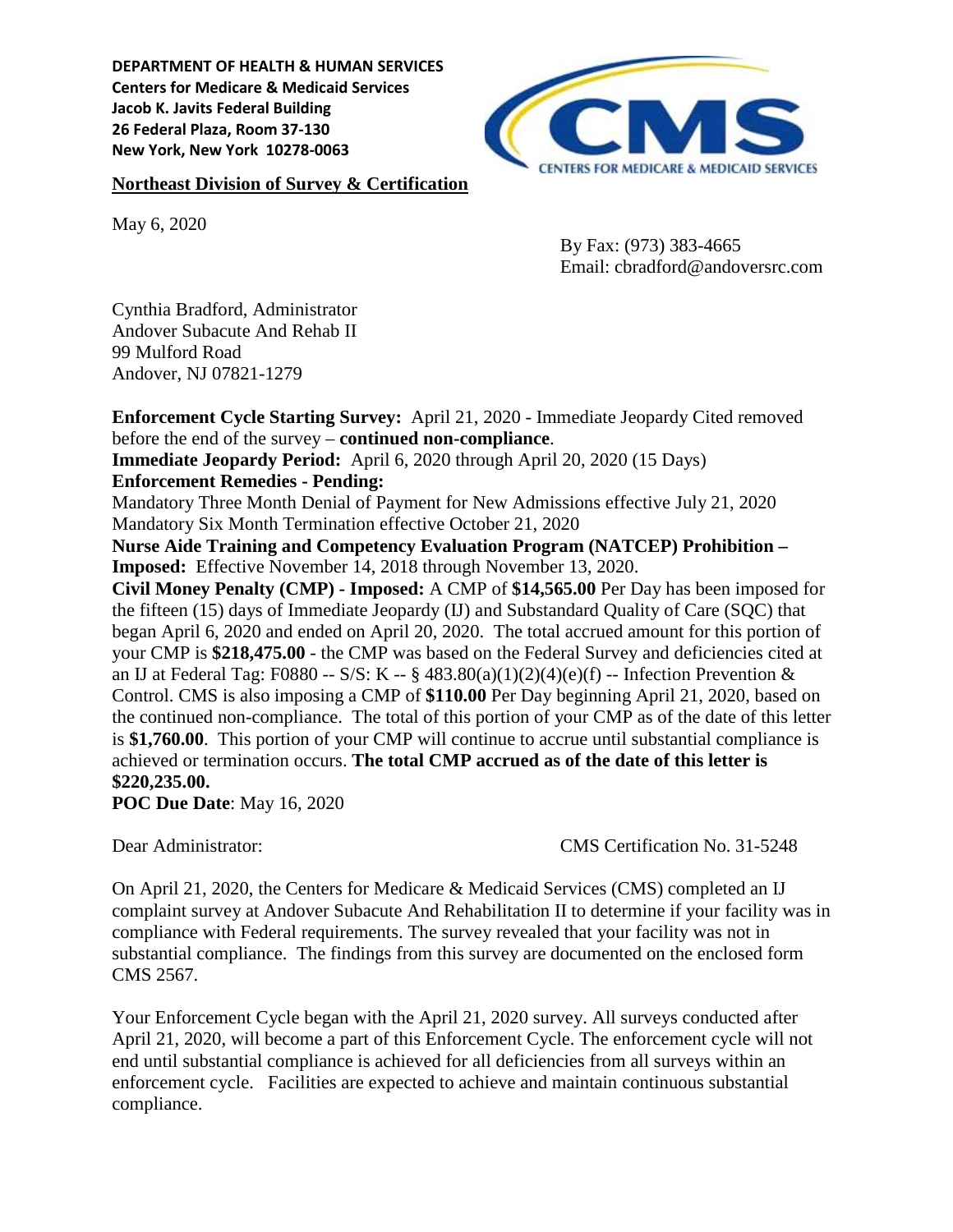All references to regulatory requirements contained in this letter are found in Title 42 of the Code of Federal Regulations. A PoC for the deficiencies must be submitted to this office within ten (10) calendar days of your receipt of this letter.

CMS is imposing remedies based on all the deficiencies cited on the Form CMS-2567. All deficiencies cited the Form CMS-2567 require a Plan of Correction (POC). Deficiencies cited at or above a scope/severity level of 'D' are subject to remedies.

## **SURVEY RESULTS**

On April 21, 2020, the Centers for Medicare & Medicaid Services (CMS) completed an IJ complaint survey at Andover Subacute And Rehabilitation II to determine if your facility was in compliance with Federal requirements. The survey revealed that your facility was not in substantial compliance. The findings from this survey are documented on the enclosed form CMS 2567.

# **PLAN OF CORRECTION (PoC)**

A PoC for the deficiencies cited for the survey ending April 21, 2020 must be submitted to this office within ten (10) calendar days of your receipt of this letter.

To be acceptable, a provider's POC must include the following:

- What corrective action(s) will be accomplished for those residents found to have been affected by the deficient practice;
- How you will identify other residents having the potential to be affected by the same deficient practice and what corrective action will be taken;
- What measures will be put into place or what systemic changes you will make to ensure that the deficient practice does not recur; and
- How the corrective action(s) will be monitored to ensure the deficient practice will not recur, i.e., what quality assurance program will be put into place. The PoC must be integrated into the quality assurance system. At the revisit, the quality assurance plan will be reviewed to determine the earliest date of compliance. If there is no evidence of the quality assurance being implemented, the earliest correction date will be the date of the revisit; and
- Include dates when corrective action will be completed. The corrective action completion dates must be written in the completion date column within acceptable time frames. If the PoC is unacceptable for any reason, you will be notified in writing by this office. If the PoC is acceptable, you will be notified via telephone, e-mail, etc. Please note that the facility is ultimately accountable for compliance, and that responsibility is not alleviated in cases where notification regarding the acceptability of the facility's PoC is not made timely. The PoC will serve as the facility's allegation of compliance.

Please indicate your corrective actions on the "Provider Plan of Correction", keying your responses to the deficiencies on the left of the CMS-2567. Additionally, indicate your anticipated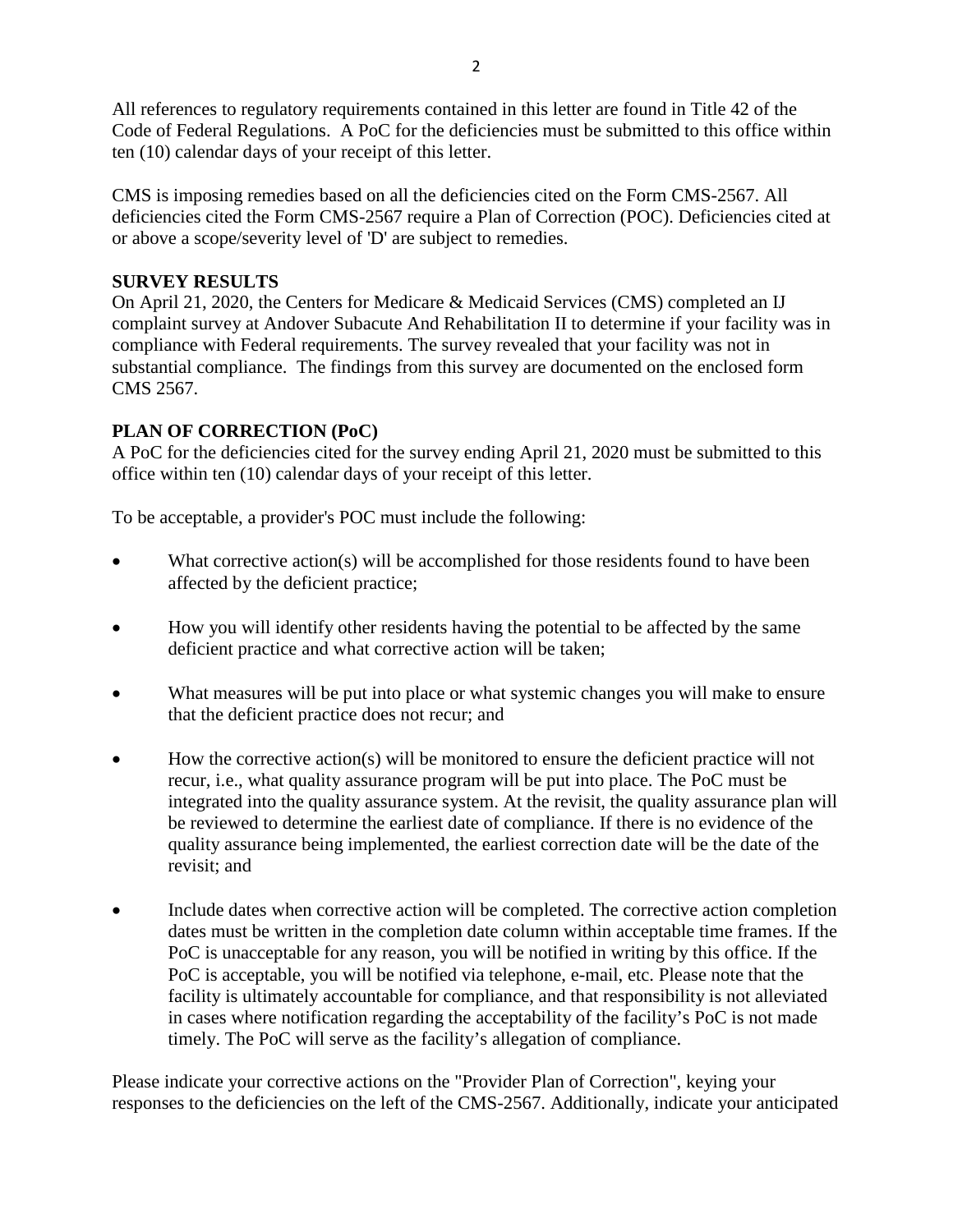completion dates in the column labeled "Completion Date." Remember the Director or representative must sign, date and title the bottom of the first page (X6) on the CMS 2567 form. POC must be submitted VIA E-MAIL no later than May 16, 2020 to Luz.Sanchez@cms.hhs.gov and Maury.Meredith@cms.hhs.gov.

You should also be aware that copies of this form will be made available to the public if requested. In addition, this form is disclosed to the public as a document in itself without attachments; therefore, if attachments are utilized, be certain that you have explained the content of the attachments fully within the PoC.

## **IMPOSITION OF REMEDIES**

#### **IMPOSITION OF CIVIL MONEY PENALTY (CMP)**

As a result of the April 21, 2020 survey, in accordance with §§ 1819(h) and 1919(h) of the Social Security Act, and the enforcement regulations specified at 42 CFR Part § 488, CMS has imposed a Civil Money Penalty (CMP). A CMP of **\$14,565.00** Per Day has been imposed for the fifteen (15) days of Immediate Jeopardy (IJ) and Substandard Quality of Care (SQC) that began April 6, 2020 and ended on April 20, 2020. The total accrued amount for this portion of your CMP is **\$218,475.00** - the CMP was based on the Federal Survey and deficiencies cited at an IJ at Federal Tag: F0880 -- S/S: K -- § 483.80(a)(1)(2)(4)(e)(f) -- Infection Prevention & Control. CMS is also imposing a CMP of **\$110.00** Per Day beginning April 21, 2020, based on the continued non-compliance. The total of this portion of your CMP as of the date of this letter is **\$1,760.00**. This portion of your CMP will continue to accrue until substantial compliance is achieved or termination occurs. **The total CMP accrued as of the date of this letter is \$220,235.00.**

#### **FACTORS USED IN DETERMINING THE AMOUNT OF YOUR CMP AND REQUIREMENTS FOR FINANCIAL HARDSHIP REQUESTS**

In determining the amount of the CMP that we are imposing, we will consider your facility's history of noncompliance, including repeated deficiencies; its financial condition; the factors specified in the Federal requirement at 42 CFR § 488.404; and the facility's degree of culpability, including, but not limited to, neglect, indifference, or disregard for resident care, comfort or safety. (Under 42 CFR  $\S$  488.438(f)(4), the absence of culpability is not a mitigating circumstance in reducing the amount of the penalty.)

If you believe that you have documented evidence that should be considered in establishing the amount of the CMP, the following documents should be submitted to our office within fifteen (15) days of your receipt of this notice of CMP imposition:

- 1. A letter outlining the specific financial hardship;
- 2. Current balance sheet;
- 3. Current income statement;
- 4. Cash flow statement;
- 5. Most recent full year financial statements prepared by an independent accounting firm. Be certain to include footnotes;
- 6. Most recent full year financial statements of the home office and/or related entities;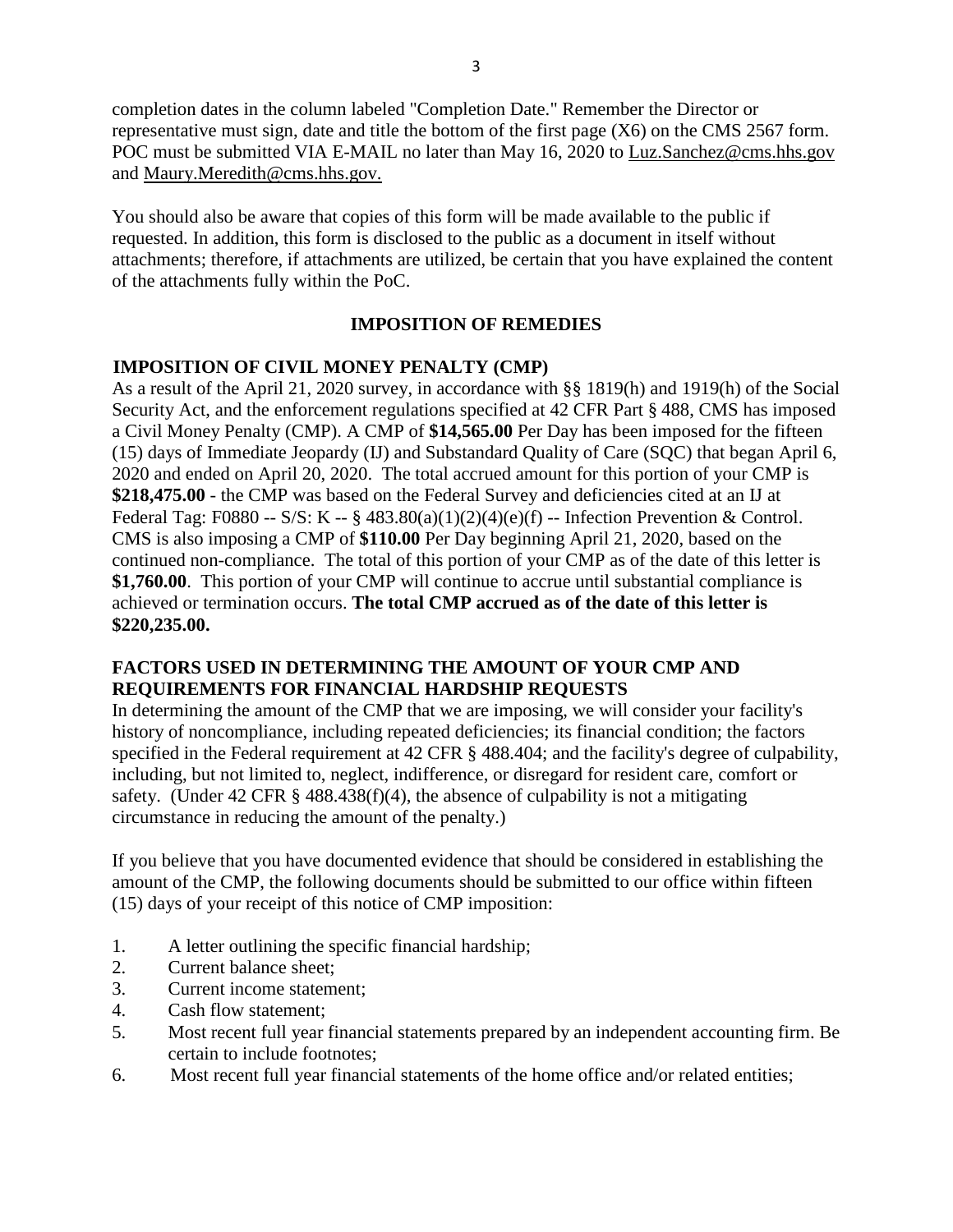- 7. Disclosure of expenses and amounts paid/accrued to the home office and/or other related entities;
- 8. Copy of tax returns for the preceding two years;
- 9. Documentation of any/all financing arrangements including mortgages, long term debt and lines of credit;
- 10. Copy of a letter from the Bank denying the nursing home a loan;
- 11. Provide an organizational chart with an explanation/description concerning the related entities; and,
- 12. Signed copy of an attestation statement by the Administrator, CFO, CEO, and owner (The attestation statement form will be sent to you upon submission of your request for a financial hardship determination.)

Should you decide to waive your appeal rights within 60 calendar days of your receipt of this notice, CMS will reduce your CMP by thirty-five percent (35%). Your waiver of appeal rights must be submitted in writing or via e-mail to Luz.Sanchez@cms.hhs.gov. Should you decide to appeal this action, the CMP will be subject to immediate payment into an escrow account. Your facility will be notified at a later date of how and when the escrow payment will occur.

## **CMP DISCOUNTS & WAIVING APPEAL RIGHTS**

In order to receive the 35% discount, your facility must waive its right to an appeal/ hearing, in writing, within 60 calendar days of the date of its receipt of this notice. A letter indicating the facility is waiving its appeal rights must be emailed to Luz.Sanchez@cms.hhs.gov by July 5, 2020.

#### **TERMINATION OF PROVIDER AGREEMENT**

Your provider agreement will automatically be terminated effective October 21, 2020**,** unless substantial compliance is achieved and verified by the Centers for Medicare & Medicaid Services (CMS) that it was achieved on or before October 21, 2020. We are required to provide the general public with a notice of an impending termination. We will publish a notice on the CMS website at - https://www.cms.gov/Medicare/Provider-Enrollment-and-Certification/SurveyCertificationGenInfo/Termination-Notices.html, at least 15 days prior to the termination date if substantial compliance is not achieved.

## **DENIAL OF PAYMENT FOR NEW ADMISSIONS**

Denial of Payment for New Admissions will automatically be imposed July 21, 2020, unless substantial compliance is achieved and verified by the Centers for Medicare & Medicaid Services (CMS) that it was achieved on or before July 21, 2020. This action is mandated by the Social Security Act at §1819(h)(2)(D) and §1919(h)(2)(C) and Federal regulations at 42 CFR 488.417(b). Once imposed, denial of payment for new admissions will remain in effect until substantial compliance is achieved or termination occurs.

## **WARNING OF NURSE AIDE TRAINING (NATCEP) PROHIBITION**

Please note that Federal law, as specified in the Social Security Act at §1819(f)(2)(B) and  $\S1919(f)(2)(B)$ , prohibits approval of nurse aide training and competency evaluation programs and nurse aide competency evaluation programs offered by, or in, a facility which, within the previous two years, has operated under a  $$1819(b)(4)(C)(ii)(II)$  or  $$1919(b)(4)(C)(ii)$  waiver (i.e., waiver of full-time registered professional nurse); has been subject to an extended or partial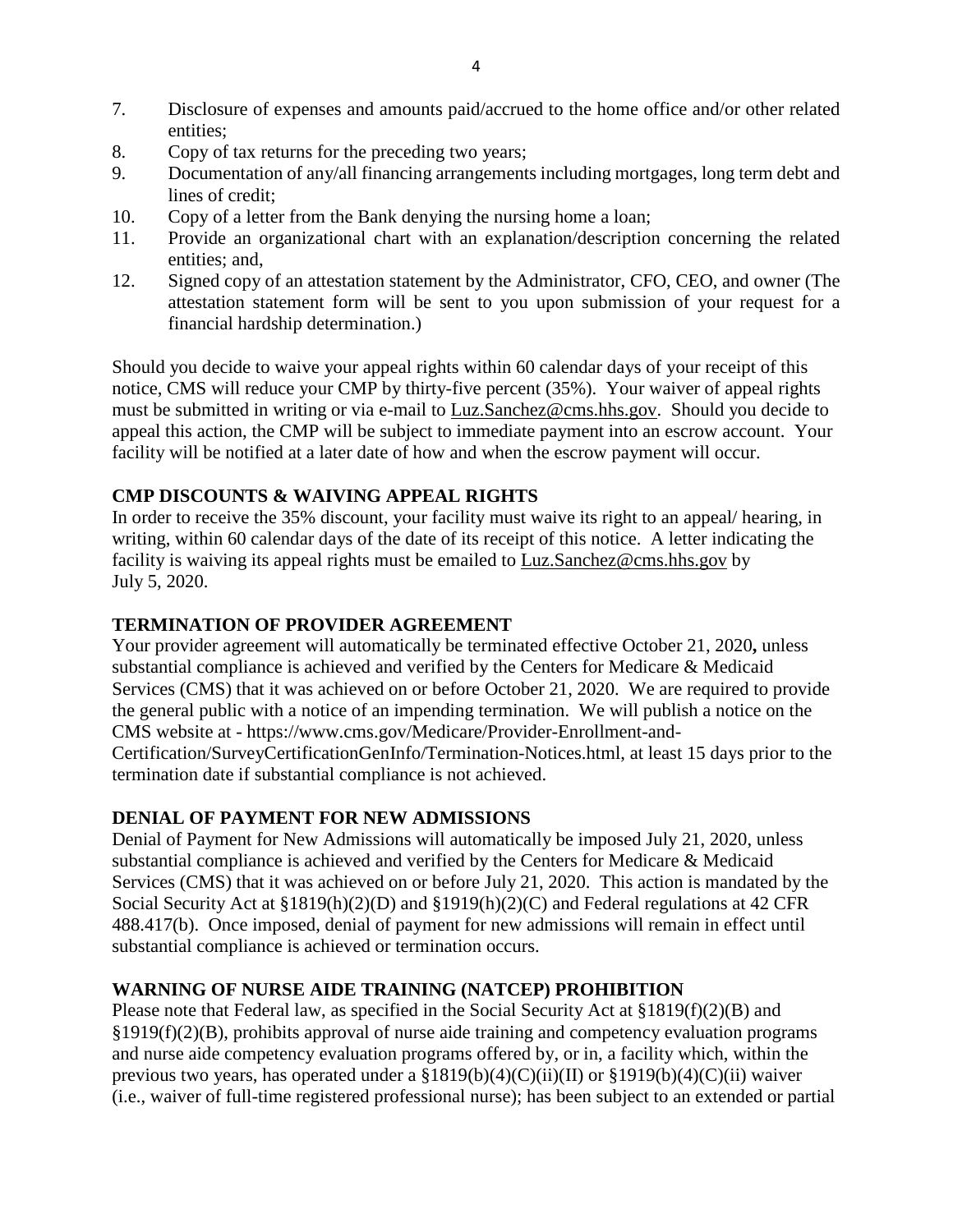extended survey as a result of a finding of substandard quality of care; has been assessed a total civil money penalty of not less than \$11,160.00; has been subject to a denial of payment, the appointment of a temporary manager or termination; or, in the case of an emergency, has been closed and/or had its residents transferred to other facilities.

## **INFORMAL DISPUTE RESOLUTION (IDR)**

In accordance with §488.331, you have one opportunity to question cited deficiencies through an Informal Dispute Resolution (IDR). Your request for an IDR must be sent to Maury Meredith to the following email address [Maury.Meredith@cms.hhs.gov](mailto:Maury.Meredith@cms.hhs.gov) and via email to Luz Sanchez at [Luz.Sanchez@cms.hhs.gov:](mailto:Luz.Sanchez@cms.hhs.gov)

This request must be sent during the same ten (10) calendar days you have for submitting a PoC for the cited deficiencies. An incomplete IDR process will not delay the effective date of any enforcement action. IDR in no way is to be construed as a formal evidentiary hearing. It is an informal administrative process to discuss deficiencies. If counsel will accompany you, you must indicate this in your request for IDR so that we may also have counsel present. You will be advised verbally of our decision relative to the informal dispute, with written confirmation to follow. Informal dispute resolution for the cited deficiencies will not delay the imposition of any enforcement actions imposed. A change in the seriousness of the noncompliance may result in a change in the remedy selected. When this occurs, you will be advised of any change in remedy.

# **OPPORTUNITY FOR INDEPENDENT INFORMAL DISPUTE RESOLUTION (IIDR)**

CMS has determined that due to the seriousness of these deficiencies, under the requirements at 42 CFR § 488.431, this CMP will be subject to escrow and your facility may request an Independent Informal Dispute Resolution (IIDR). Your request for an IIDR which involves Federal surveys conducted solely by Federal surveyors or Federal contracted surveyors, must be sent in writing to the CMS Regional Office no later than 10 calendar days from the date of your receipt of this letter.

**Your request** for an IIDR should be submitted in writing to CMS Regional Office:

# [RONYdsc@cms.hhs.gov,](mailto:RONYdsc@cms.hhs.gov) [Luz.Sanchez@cms.hhs.gov](mailto:Luz.Sanchez@cms.hhs.gov) and [Maury.Meredith@cms.hhs.gov](mailto:Maury.Meredith@cms.hhs.gov)

With a cc sent to:

# [CMSQualityAssurance@cms.hhs.gov](mailto:CMSQualityAssurance@cms.hhs.gov) and [Francis.Adanuty@cms.hhs.gov](mailto:Francis.Adanuty@cms.hhs.gov)

You must send **all documentation**, such as facility policies and procedures, resident medical record information or other information on which you rely on to dispute the survey findings, to both the CMS Regional Office and the **CMS IIDR Contractor**:

CMS Regional Office Email:

[RONYdsc@cms.hhs.gov,](mailto:RONYdsc@cms.hhs.gov) [Luz.Sanchez@cms.hhs.gov](mailto:Luz.Sanchez@cms.hhs.gov) and [Maury.Meredith@cms.hhs.gov](mailto:Maury.Meredith@cms.hhs.gov)

CMS IIDR Contractor Email: [ccompher@hcmsllc.com](mailto:ccompher@hcmsllc.com)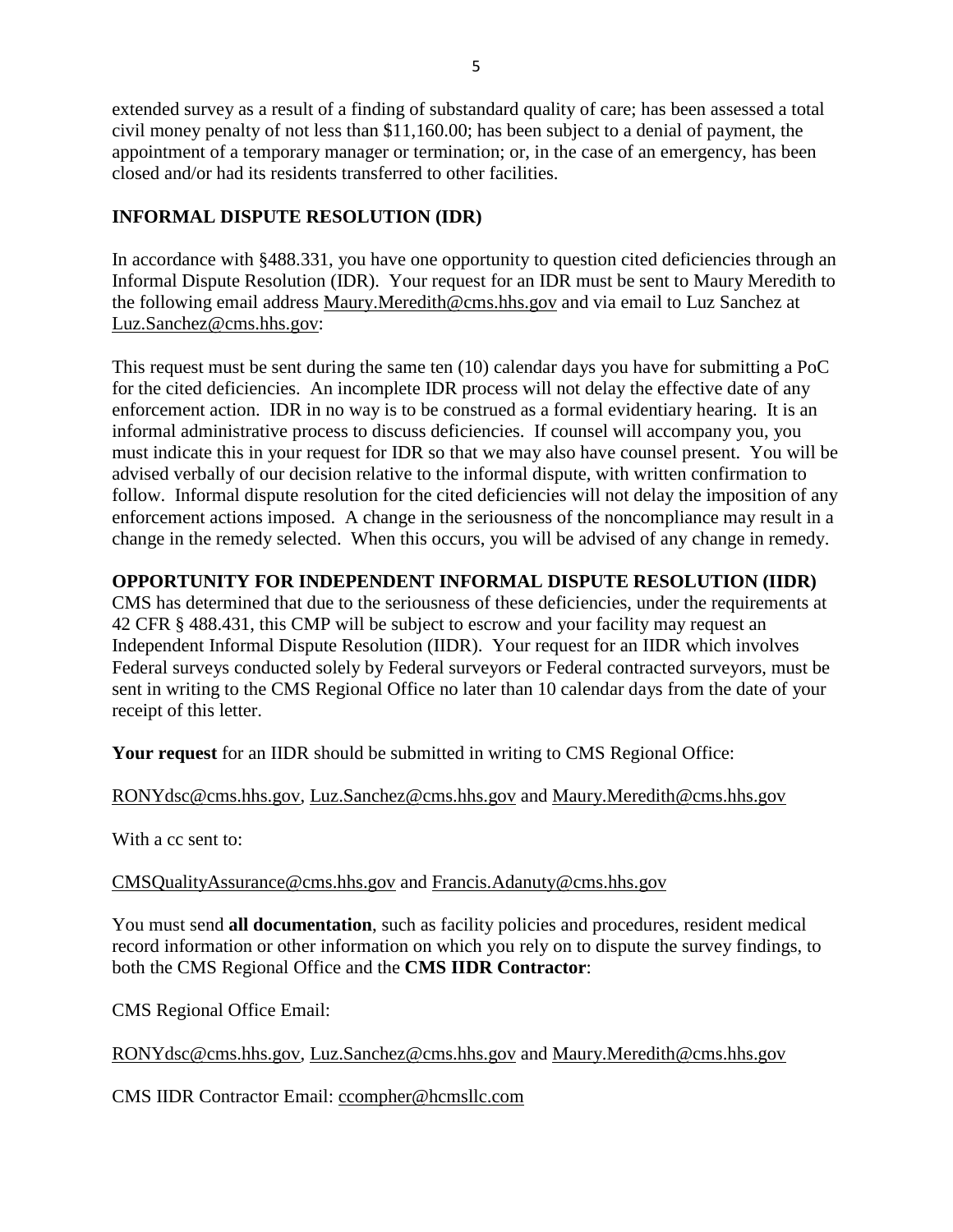Christina Compher Healthcare Management Solutions, LLC 1000 Technology Drive, Suite 1310 Fairmont, WV 26554 Direct Line: 615.967.1169 | FAX: 304.368.0389

Please request an acknowledgement of your submitted material to confirm receipt.

Healthcare Management Solutions, LLC will conduct the review and send a final written report to the CMS Regional Office, which will notify you of the outcome.

#### **APPEAL RIGHTS**

If you disagree with this determination made based on the April 21, 2020 survey, you or your legal representative may request a hearing before an administrative law judge of the Department of Health and Human Services, Departmental Appeals Board. The appeal rights are set out in the Federal regulations at 42 CFR § 498.40, et seq. The regulation explains the appeal rights following the determination by the CMS as to whether such entities [meet/continue to meet] the requirements for enrollment/participation in the Medicare program. Filing an appeal will not stop any termination action by CMS.

The following information is required with all Appeal requests:

- Your legal business name.
- Your Medicare PTAN (if applicable).
- Tax Identification Number (TIN) or Employer Identification Number (EIN).
- A copy of CMS Regional Office (RO) decision.

An appeal/request for hearing must be filed no later than sixty (60) calendar days from the date of your receipt of this letter. Upon appeal, any assessed Civil Money Penalty (CMP) will be due for payment within fifteen (15) days to the CMS Escrow account. Instructions will be sent at a later date indicating how, where and when to send payment.

You must file your appeal electronically at the Departmental Appeals Board Electronic Filing System Website (DAB E-File) at [https://dab.efile.hhs.gov.](https://dab.efile.hhs.gov/)

To file a new appeal using DAB E-File, you first need to register a new account by:

(1) clicking Register on the DAB E-File home page;

(2) entering the information requested on the "Register New Account" form; and

(3) clicking Register Account at the bottom of the form. If you have more than one representative, each representative must register separately to use DAB E-File on your behalf. The e-mail address and password provided during registration must be entered on the login screen at https://dab.efile.hhs.gov/user\_sessions/new to access DAB E-File. A registered user's access to DAB E-File is restricted to the appeals for which he is a party or authorized representative.

Once registered, you may file your appeal by: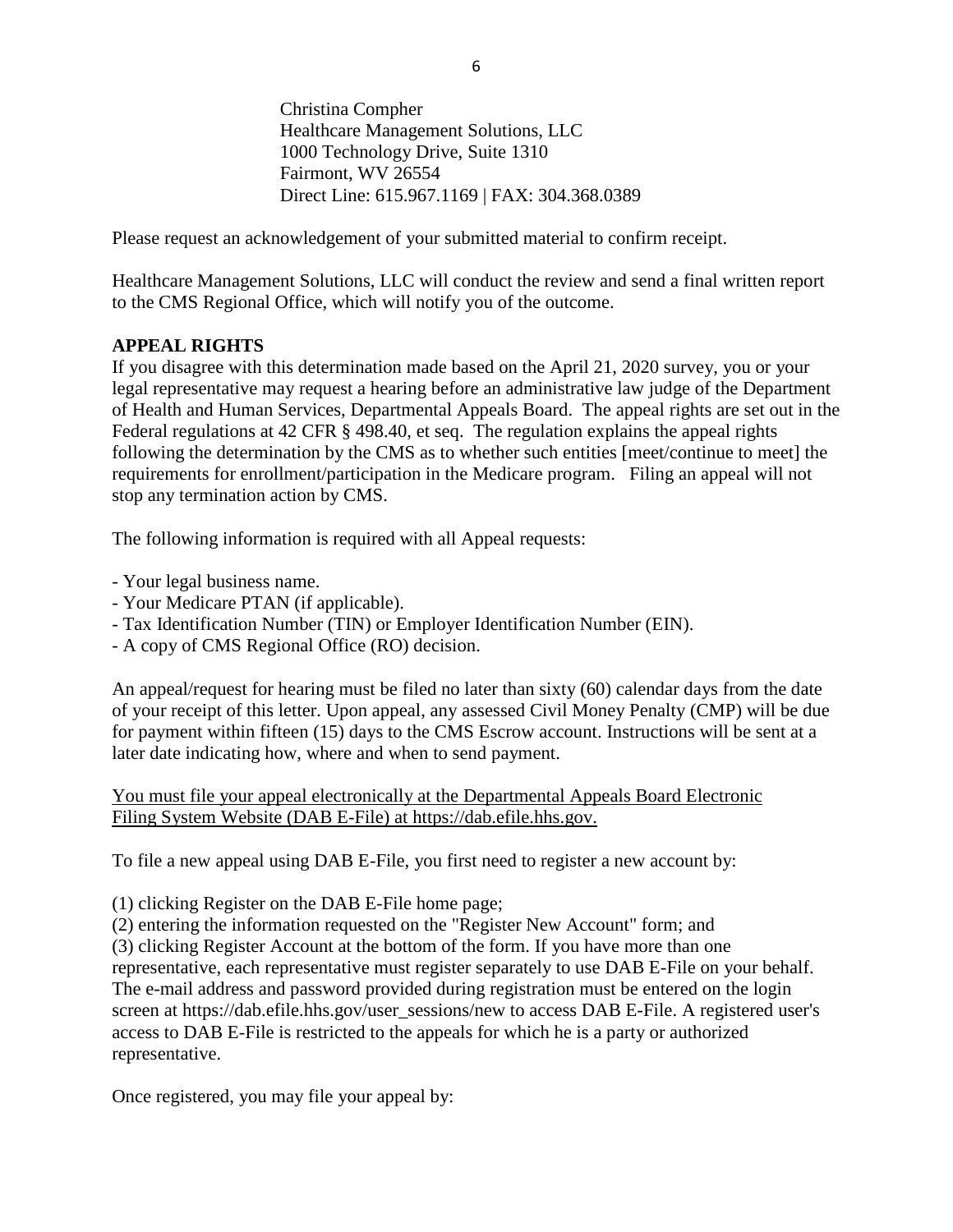(1) clicking the File New Appeal link on the Manage Existing Appeals screen;

(2) then clicking Civil Remedies Division on the File New Appeal screen; and,

(3) entering and uploading the requested information and documents on the "File New Appeal-Civil Remedies Division" form.

At a minimum, the Civil Remedies Division (CRD) requires a party to file a signed request for hearing and the underlying notice letter from CMS that sets forth the action taken and the party's appeal rights. All documents must be submitted in Portable Document Format ("PDF"). Any document, including a request for hearing, will be deemed to have been filed on a given day, if it is uploaded to DAB E-File on or before 11:59 p.m. ET of that day. A party that files a request for hearing via DAB E-File will be deemed to have consented to accept electronic service of appealrelated documents that CMS files, or CRD issues on behalf of the Administrative Law Judge, via DAB E-File. Correspondingly, CMS will also be deemed to have consented to electronic service. More detailed instructions on DAB E-File for CRD cases can be found by clicking the CRD E-File Procedures link on the File New Appeal Screen for CRD appeals. If you have any questions about the CRD E-File process, please contact 608-301-2787 between the hours of 8:00AM and 4:00 PM.

You are required to e-file your appeal request unless you do not have access to a computer or internet service. In such a rare circumstance, you may file in writing, but must provide an explanation as to why you cannot file submissions electronically and request a waiver from efiling in the mailed copy of your request for a hearing. Written request for appeals must also be filed no later than sixty (60) calendar days after the date this letter is received, and must be submitted to the following address: Department of Health and Human Services, Departmental Appeals Board, MS 6132, Civil Remedies Division, 330 Independence Avenue, S.W., Cohen Building, Room G-644, Washington, D.C. 20201.

Important: The Administrator of Records should notify the CMS Regional Office if the facility files an appeal. The notification to CMS RO should be emailed to Luz.Sanchez@cms.hhs.gov and RONYdsc@cms.hhs.gov.

A request for a hearing should identify the specific issues and the findings of fact and conclusions of law with which you disagree. It should also specify the basis for contending that the findings and conclusions are incorrect. You may be represented by counsel at a hearing at your own expense.

## **REMINDER:**

Our letter sets forth specific timeframes to which your facility must comply:

- An acceptable Plan of Correction must be submitted to the Regional Office within 10 calendar days of your receipt of this notice.
- A request for an IDR of the survey findings, must be made within 10 calendar days of your receipt of this notice per the instructions noted above. Requesting an IDR will not stop the imposition of any enforcement remedy.